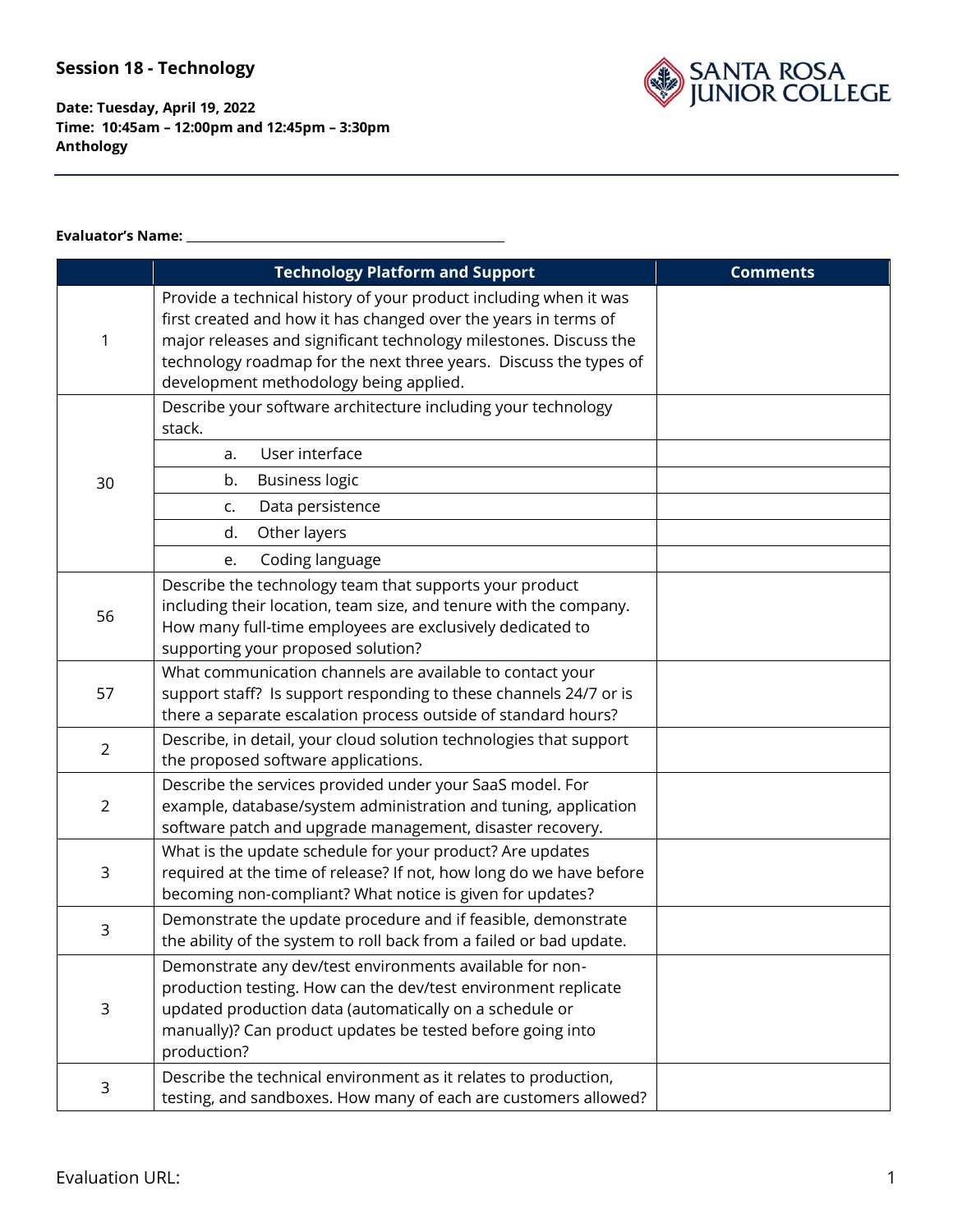

|    | How often are they refreshed and/or backed up? Does the<br>customer have control over the frequency?                                                                                                                                                                                                                      |  |
|----|---------------------------------------------------------------------------------------------------------------------------------------------------------------------------------------------------------------------------------------------------------------------------------------------------------------------------|--|
| 55 | Provide detail on the technical support needs for your system that<br>are not provided under the SaaS or managed services contracted<br>support services.                                                                                                                                                                 |  |
| 54 | What kind of technical training is available and how often is it<br>offered? What technical and functional user documentation is<br>available and how is it accessed? Demonstrate how an end user<br>may be able to access technical documents, how-to's, KB articles,<br>or user groups.                                 |  |
| 57 | Describe the types of technical skills that Santa Rosa Junior<br>Collegestaff will need in order to deal with primary support issues<br>for your solution.                                                                                                                                                                |  |
| 57 | Describe how remote vendor support is provided and the<br>necessary infrastructure (VPN, Go-To-Meeting, etc.).                                                                                                                                                                                                            |  |
| 57 | What is the escalation process for support tickets? Demonstrate<br>how an end user, power user, and programmer would each be<br>able to request technical support. Demonstrate how a change<br>request would be submitted, tracked, reported, and searched.                                                               |  |
| 34 | What types of changes and modifications can Santa Rosa Junior<br>Collegestaff do to the SaaS or cloud solution?                                                                                                                                                                                                           |  |
| 3  | How are emergency (regulatory, security) upgrades, patches, and<br>enhancements managed with your SaaS or cloud offering?                                                                                                                                                                                                 |  |
| 4  | For your cloud and/or SaaS offering, how do you monitor and<br>report breach issues? Explain the liabilities should a breach occur.<br>Is there any insurance that is offered that covers any data breach<br>occurrence? Demonstrate your solution's ability to insulate Santa<br>Rosa Junior Collegefrom breach fallout. |  |
| 3  | Describe the licensing scheme for production, test, development,<br>and disaster recovery site instance of the system.                                                                                                                                                                                                    |  |
| 31 | Besides a web browser, does your product require client-side<br>software? Demonstrate your product on a modern web browser<br>such as Google Chrome, Mozilla Firefox, Microsoft Edge, or Apple<br>Safari, etc. Explain any limitations or anomalies with any specific<br>browser or client.                               |  |
|    | System Performance Measurement, Monitoring, and Alerting                                                                                                                                                                                                                                                                  |  |
| 5  | Demonstrate the measurement and monitoring tools provided by<br>your system for use by Santa Rosa Junior Collegestaff to<br>troubleshoot the performance and functionality of the proposed<br>system. Include information about your SaaS or cloud solution if<br>applicable.                                             |  |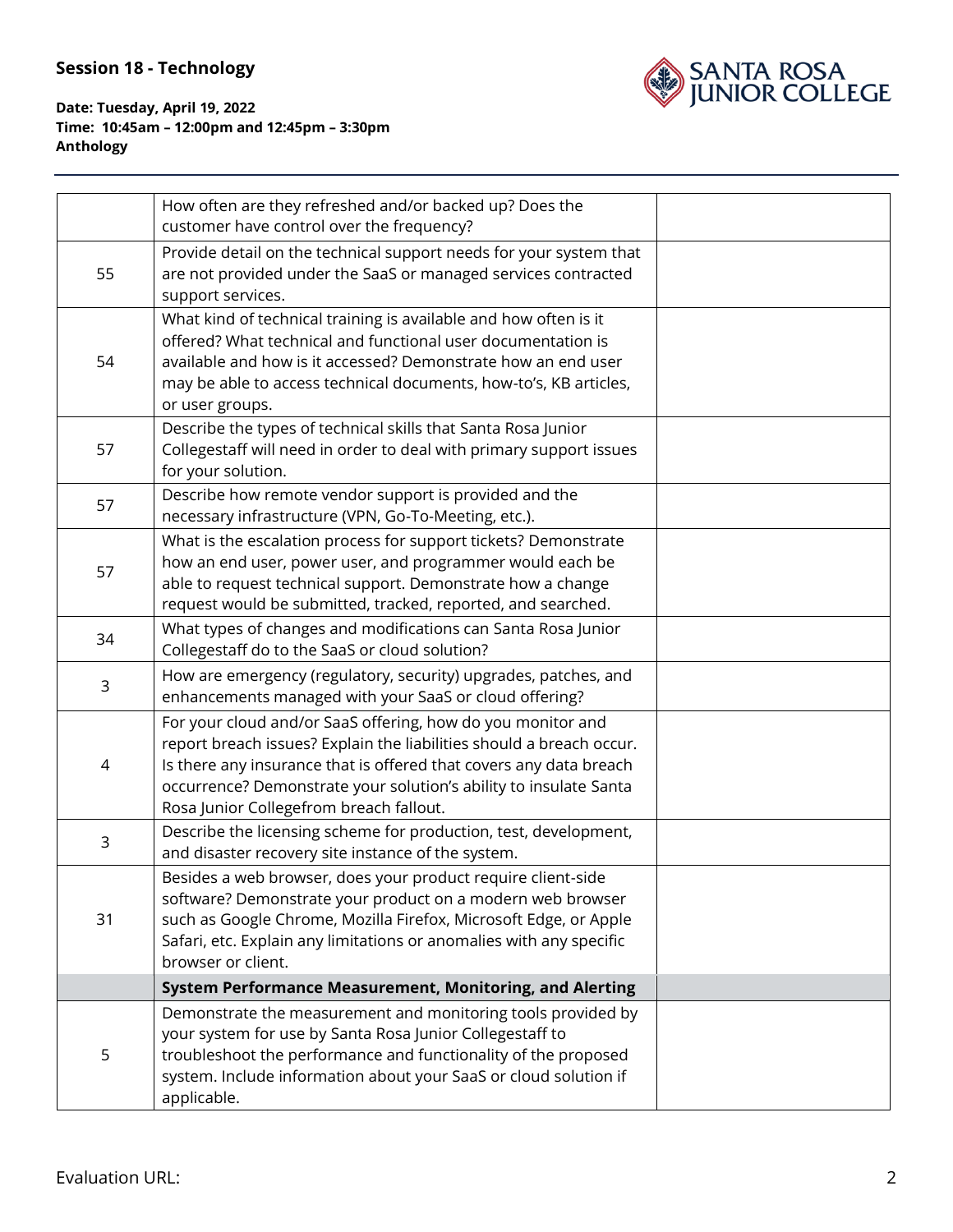

| 5              | Santa Rosa Junior Collegeuses products to monitor network,<br>server, and system/application performance and status and to<br>provide alerting to Santa Rosa Junior Collegestaff when problems<br>occur. Describe how your system can be monitored using such<br>tools. Include information about your SaaS or cloud solution if<br>applicable. |  |
|----------------|-------------------------------------------------------------------------------------------------------------------------------------------------------------------------------------------------------------------------------------------------------------------------------------------------------------------------------------------------|--|
| 5              | What tools are available for database monitoring and tuning? Are<br>these tools available to the Santa Rosa Junior Collegestaff or only<br>used by the vendor's support teams?                                                                                                                                                                  |  |
| 6              | Do monitoring/audit tools have the ability to alert on suspicious<br>activity such as high numbers of failed logins or source address<br>(foreign country)?                                                                                                                                                                                     |  |
| 8              | Describe the disaster recovery strategy for the SaaS datacenter<br>environment, if applicable. What is the estimated downtime, if any,<br>until services are restored? What alerting options are available<br>when outages or degradation of services occurs?                                                                                   |  |
| 8              | In the event of process or data issues in a specific functional area,<br>how is selective data recovery handled?                                                                                                                                                                                                                                |  |
| 8              | If you offer a SaaS or cloud solution, please describe in technical<br>detail the most recent two outages that resulted in unplanned<br>downtime of more than 15 minutes for any of your customers.                                                                                                                                             |  |
| 8              | For a SaaS solution, if a user were to accidentally delete important<br>data, what would be the process to restore the data? How do we<br>request the data restoration? How long would it take to perform<br>the restoration?                                                                                                                   |  |
| 57             | Describe the typical scope of the Information Technology ERP<br>support team post implementation.                                                                                                                                                                                                                                               |  |
| $\overline{4}$ | What external audits (e.g. SAS-70/SSAE 16) have been completed to<br>ensure business continuity and security meet industry standards?                                                                                                                                                                                                           |  |
|                | <b>System Administration and Security</b>                                                                                                                                                                                                                                                                                                       |  |
| 48             | Provide a technical overview or demo of the following items:                                                                                                                                                                                                                                                                                    |  |
|                | Typical system administration<br>a.                                                                                                                                                                                                                                                                                                             |  |
|                | Typical operations<br>b.                                                                                                                                                                                                                                                                                                                        |  |
| $\mathsf 3$    | Describe how end users are affected during updates,<br>reconfigurations, and modifications to a system in production.                                                                                                                                                                                                                           |  |
| 7              | Describe your solution's logging and auditing capabilities including<br>logging level granularity and what third-party systems can read the<br>logs.                                                                                                                                                                                            |  |
| $\overline{7}$ | How granular is the security access to logs? Can access be<br>delegated to non-admin level accounts at a reduced detail level?                                                                                                                                                                                                                  |  |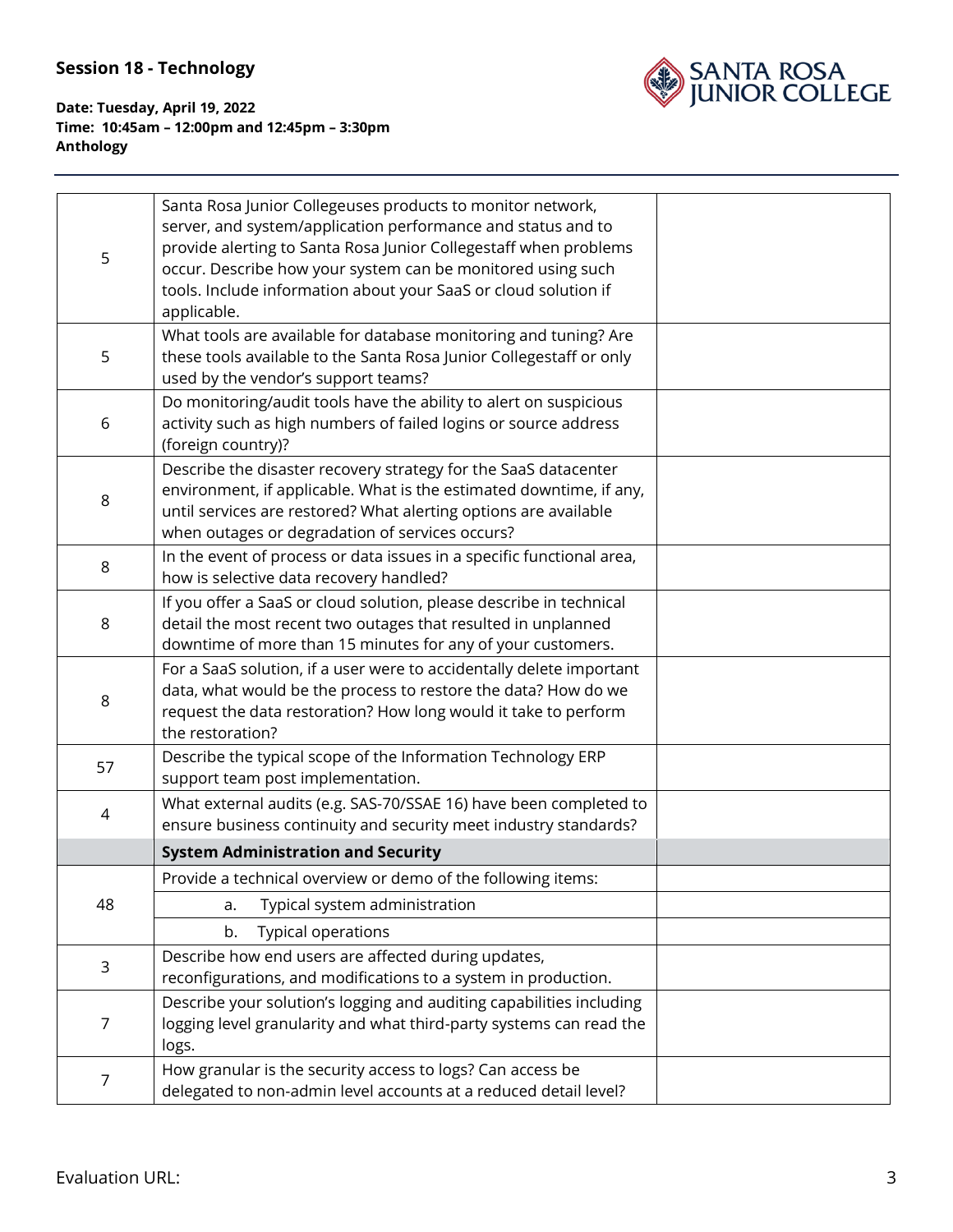

|    | Are non-admins able to view change dates/operators for relevant<br>data fields within their department?                                                                                                                                                                         |  |
|----|---------------------------------------------------------------------------------------------------------------------------------------------------------------------------------------------------------------------------------------------------------------------------------|--|
| 51 | The RFP asked you to describe how your system integrated with<br>several systems that Santa Rosa Junior Collegeuses outside our<br>existing SIS. Select one of those systems and demonstrate how<br>your system integrates with it from a technical standpoint.                 |  |
| 47 | Demonstrate the creation and management of user accounts in<br>the system and the assignment of access controls for screens,<br>fields, and other data items. What reports are available to identify<br>and compare users?                                                      |  |
| 49 | Demonstrate the ability to impersonate a user (faculty and<br>student) or gain remote vision/control of user sessions for<br>technical support purposes.                                                                                                                        |  |
| 47 | Demonstrate how your product can be used as the primary data<br>source for automating user account creation/modification/deletion<br>to Active Directory (i.e. when HR or Payroll<br>activates/modifies/deactivates an employee record, it triggers<br>processes to update AD). |  |
| 6  | Do you have session controls such as password lockout and auto-<br>logout?                                                                                                                                                                                                      |  |
| 57 | Demonstrate the helpdesk functionalities including role/rights<br>capabilities, submission of tickets, communications during open<br>tickets, access to current and past tickets, etc.                                                                                          |  |
| 6  | Demonstrate how your solution supports SAML, AD,<br>AUTHN/AUTHZ, multi-factor, and other authentication methods.                                                                                                                                                                |  |
| 6  | Demonstrate how your solution integrates with existing Single<br>Sign-On (SSO) solutions.                                                                                                                                                                                       |  |
| 4  | Elaborate on your solution's support for FERPA, PII, GDPR, and<br>other current and emerging data security standards.                                                                                                                                                           |  |
| 8  | How is data secured/encrypted in transit as well as at rest? Where<br>is data stored (both who's system and geographical location) and<br>what access does Santa Rosa Junior Collegehave to the data? Who<br>owns the data?                                                     |  |
| 9  | Demonstrate how local printing is configured and managed<br>especially as it relates to specialized documents (transcripts) or<br>secure printing (checks) needs.                                                                                                               |  |
| 50 | Demonstrate the introduction of local or user-defined fields into<br>the system                                                                                                                                                                                                 |  |
| 33 | Demonstrate how Santa Rosa Junior Collegestaff can extract,<br>import, validate, and map data using native or common SQL tools.                                                                                                                                                 |  |
| 10 |                                                                                                                                                                                                                                                                                 |  |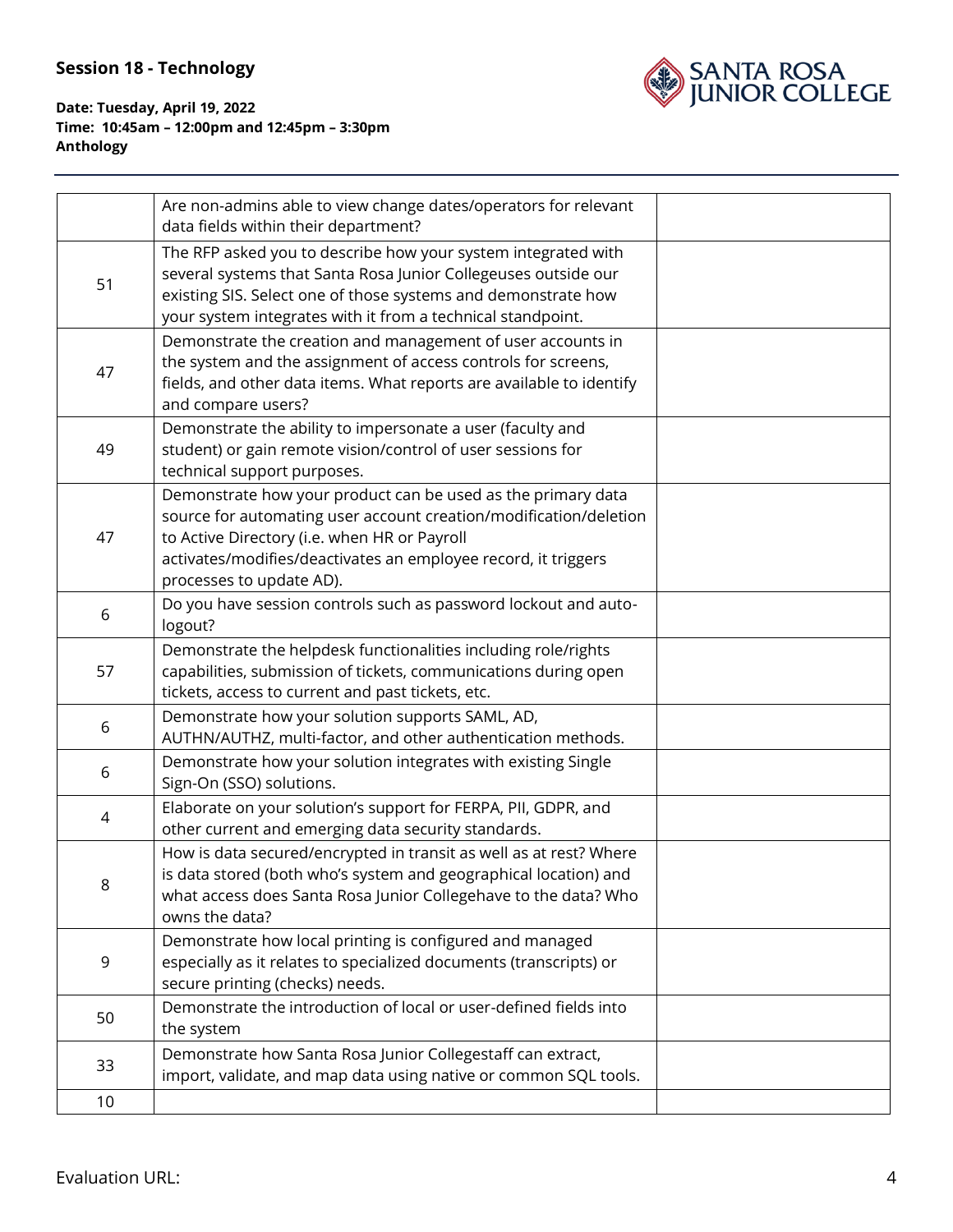

|    | What is the average bandwidth consumption per user? What is the<br>recommended increase for internet bandwidth going from an                                                                                                                                                                         |  |
|----|------------------------------------------------------------------------------------------------------------------------------------------------------------------------------------------------------------------------------------------------------------------------------------------------------|--|
|    | existing on-premise solution to your SaaS/cloud solution?                                                                                                                                                                                                                                            |  |
|    | Configuration                                                                                                                                                                                                                                                                                        |  |
| 33 | Demonstrate how the proposed solution can be configured to<br>accommodate local requirements for which the delivered product<br>has no preexisting functionality.                                                                                                                                    |  |
|    | What programming languages can be used to<br>a.<br>interface with your solution?                                                                                                                                                                                                                     |  |
|    | b.<br>Does your solution include any open source<br>software/components?                                                                                                                                                                                                                             |  |
|    | What development platform is your system based on<br>C.<br>and does it require a proprietary development software suite to<br>access?                                                                                                                                                                |  |
|    | Demonstrate how controls can be placed on screens/fields in<br>order to enhance data input and validation. Include the following:                                                                                                                                                                    |  |
| 52 | Address lookup and validation<br>a.                                                                                                                                                                                                                                                                  |  |
|    | Required/optional fields<br>b.                                                                                                                                                                                                                                                                       |  |
|    | Show subsequent input choices based on previous<br>c.<br>input selections                                                                                                                                                                                                                            |  |
| 53 | What technology is used to prevent and identify duplicate entry?                                                                                                                                                                                                                                     |  |
| 32 | Demonstrate and describe mobile capabilities of the system and<br>detail the deployment framework. What technologies are used and<br>what mobile platforms are supported? What additional end user<br>requirements or limitations exist? Demonstrate your mobile<br>capabilities on iOS and Android. |  |
| 33 | Discuss and demonstrate the following tools available to assist<br>with integration between Santa Rosa Junior CollegeUniversity's<br>other enterprise applications.                                                                                                                                  |  |
|    | Describe any APIs/web services.<br>a.                                                                                                                                                                                                                                                                |  |
|    | What security is attached to the APIs/web services?<br>b.                                                                                                                                                                                                                                            |  |
|    | What tools are provided for data conversion from<br>C <sub>1</sub><br>other systems?                                                                                                                                                                                                                 |  |
|    | Describe any content/data that is NOT accessible via<br>d.<br>API/web service in both read-only and read-write capacity.                                                                                                                                                                             |  |
|    | What are the data export capabilities of this system<br>e.<br>for integration with other systems?                                                                                                                                                                                                    |  |
|    | Do you have API support for multiple programming<br>f.<br>languages such as Python, Java, or .NET?                                                                                                                                                                                                   |  |
| 34 | If the API is updated, will it be backwards compatible?                                                                                                                                                                                                                                              |  |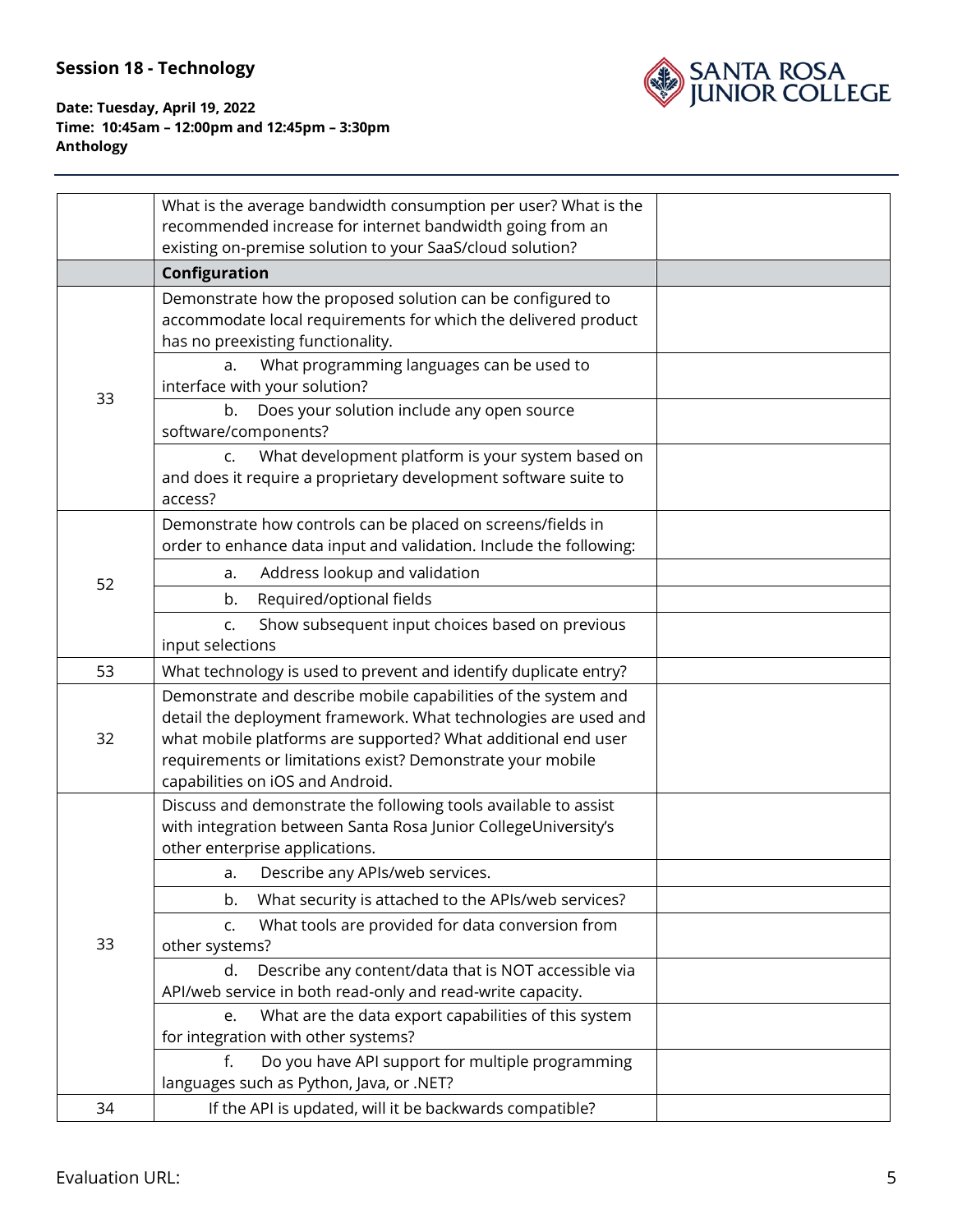

|    | <b>Workflows</b>                                                                                                                                                                                  |  |
|----|---------------------------------------------------------------------------------------------------------------------------------------------------------------------------------------------------|--|
| 35 | Discuss and demonstrate the steps required to build and maintain<br>workflows.                                                                                                                    |  |
| 36 | Demonstrate the creation of a workflow for changing a student's<br>name.                                                                                                                          |  |
| 37 | Demonstrate the modification of an approval workflow. For<br>example, adding an approval level.                                                                                                   |  |
| 38 | How are delegations or ad-hoc changes accommodated in the<br>workflow process?                                                                                                                    |  |
| 39 | Demonstrate logging and auditing of the workflow engine.                                                                                                                                          |  |
| 40 | Demonstrate how your workflow solution can be used at the<br>department level (power user) with minimal technical skills<br>including, but not limited to, data integration and approval routing. |  |
| 41 | Demonstrate the ability to create workflows based on automatic<br>triggers (e.g. class is cancelled) or manual start initiated by staff or<br>student (e.g., request change of program)           |  |
| 42 | Demonstrate the ability to create workflows that automate a<br>sequence of steps                                                                                                                  |  |
| 43 | Demonstrate the ability to branch workflow based on conditional<br>logic                                                                                                                          |  |
| 44 | Demonstrate the ability to configure steps as "notification" (no<br>action required) or "approval" (action required)                                                                              |  |
| 45 | Demonstrate the ability to send auto-reminders if an approval has<br>not been acted on in N days                                                                                                  |  |
| 46 | Demonstrate the ability for approver to approve, deny, or return<br>with questions/comments                                                                                                       |  |